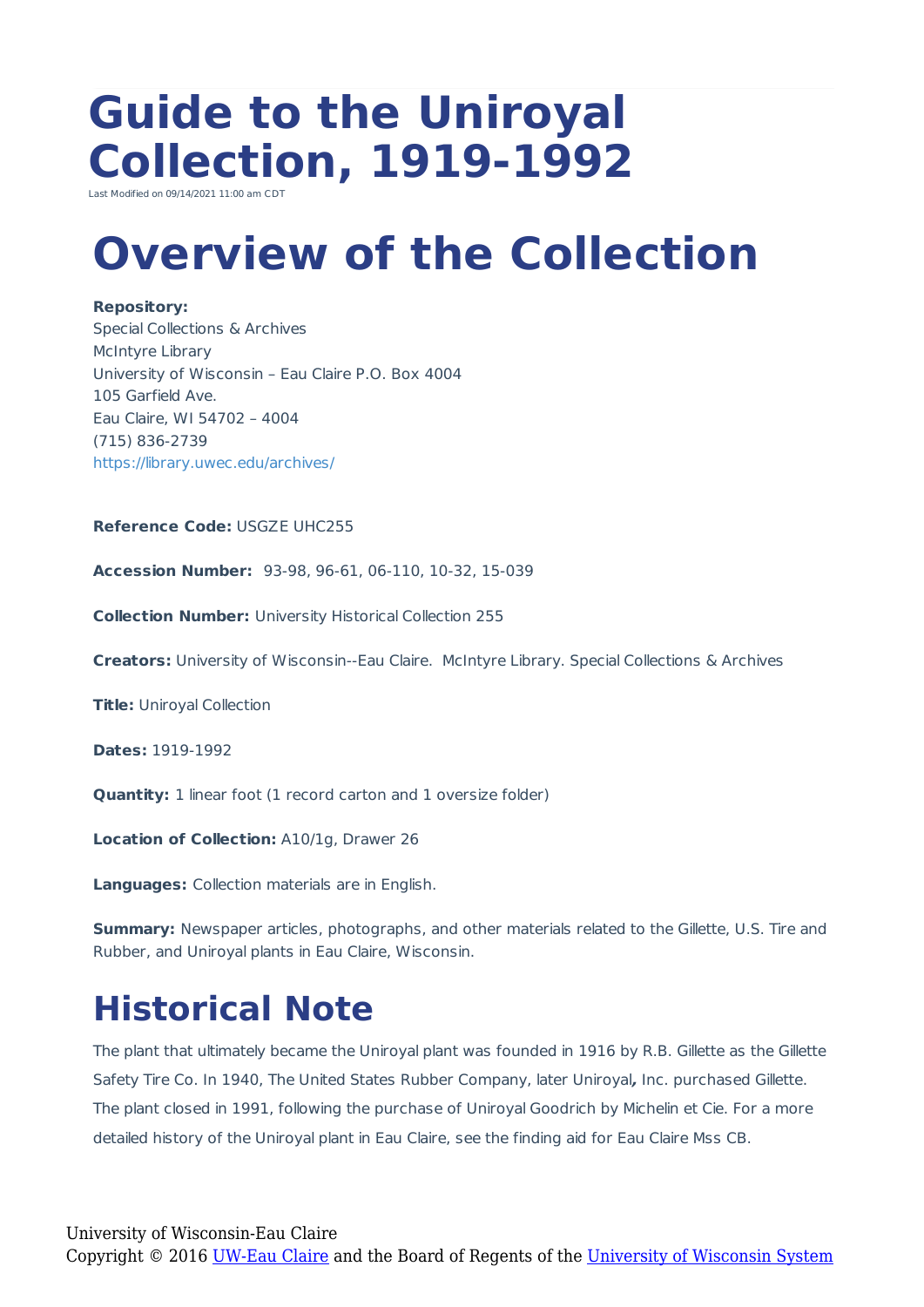## **Content Description**

The collection consists largely of articles from local newspapers regarding the closing of the plant in 1991. Other materials include photographs of employees and the plant, fragments of employee records and wage information, and a small collection of correspondence, photographs, and other writings by Sanford Kruger, Factory Manager in the late 1960s and 1970s.

### **Administrative Information**

#### **Acquisition Information:**

Donated to Special Collections & Archives, University of Wisconsin – Eau Claire prior to March 2006.

**Access Restrictions:** Collection is open to the public.

#### **Use Restrictions:**

Researchers are responsible for using in accordance with 17 U.S.C. Copyright not owned by the University of Wisconsin – Eau Claire.

### **Preferred Citation:**

Uniroyal Collection, 1919-1992. UHC 255. Special Collections & Archives. McIntyre Library. University of Wisconsin – Eau Claire. Eau Claire, WI.

**Processing Note:** Reprocessed by Colleen McFarland in May 2006. Additional material added by Danielle Schroeder in March 2015.

**Arrangement:** Flat arrangement; alphabetical order.

**OCLC #:** 71832920

### **Subjects**

**Personal Names:** Kruger, Sanford Vatne, Leo W.

**Corporate Names:** Uniroyal, inc. Eau Claire plant

**Subject Terms:** Rubber industry and trade--Wisconsin--Eau Claire Tire industry--Wisconsin--Eau Claire

### **Detailed List of Contents**

| <b>Container</b> | <b>Contents</b> | <b>Dates</b>    |
|------------------|-----------------|-----------------|
| Box/Folder       | Advertisements  | Circa 1930-1940 |
|                  |                 |                 |
|                  |                 |                 |

University of Wisconsin-Eau Claire

Copyright © 2016 [UW-Eau Claire](http://www.uwec.edu) and the Board of Regents of the [University of Wisconsin System](http://www.uwsa.edu/)